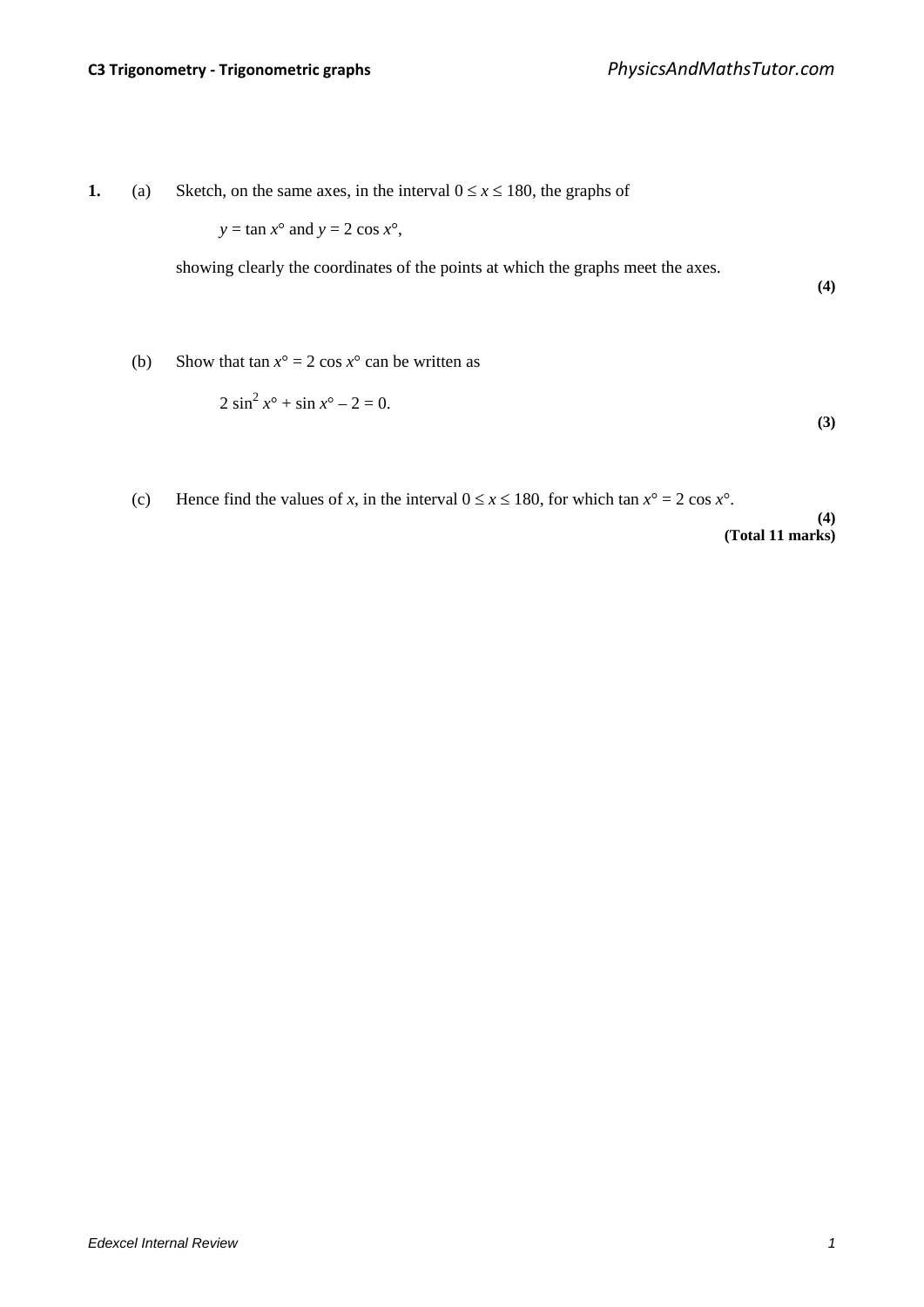

| Tangent graph shape | M1 |  |
|---------------------|----|--|
| 180 indicated       | A1 |  |
| Cosine graph shape  | M1 |  |
| 2 and 90 indicated  | A1 |  |
|                     |    |  |

Allow separate sketches.

| (b) | Using $\tan x = \frac{\sin x}{x}$ and multiplying both sides by $\cos x$ . $(\sin x = 2\cos^2 x)$ M1<br>$\cos x$ |            |  |
|-----|------------------------------------------------------------------------------------------------------------------|------------|--|
|     | Using $\sin^2 x + \cos^2 x = 1$                                                                                  | M1         |  |
|     | $2 \sin^2 x + \sin x - 2 = 0$ (*)                                                                                | $\Delta$ 1 |  |

| (c) Solving quadratic: $\sin x = \frac{-1 \pm \sqrt{17}}{4}$ (or equiv.) |                                      |                                                            | M1 A1 |  |
|--------------------------------------------------------------------------|--------------------------------------|------------------------------------------------------------|-------|--|
| $x = 51.3$<br>$x = 128.7$ (accept 129)                                   | $(3 s.f. or better, 51.33)$ $\alpha$ | $(3 s.f. or better)$ $180 - \alpha (\alpha \neq 90n)$ B1ft | AI    |  |
|                                                                          |                                      |                                                            |       |  |

**[11]**